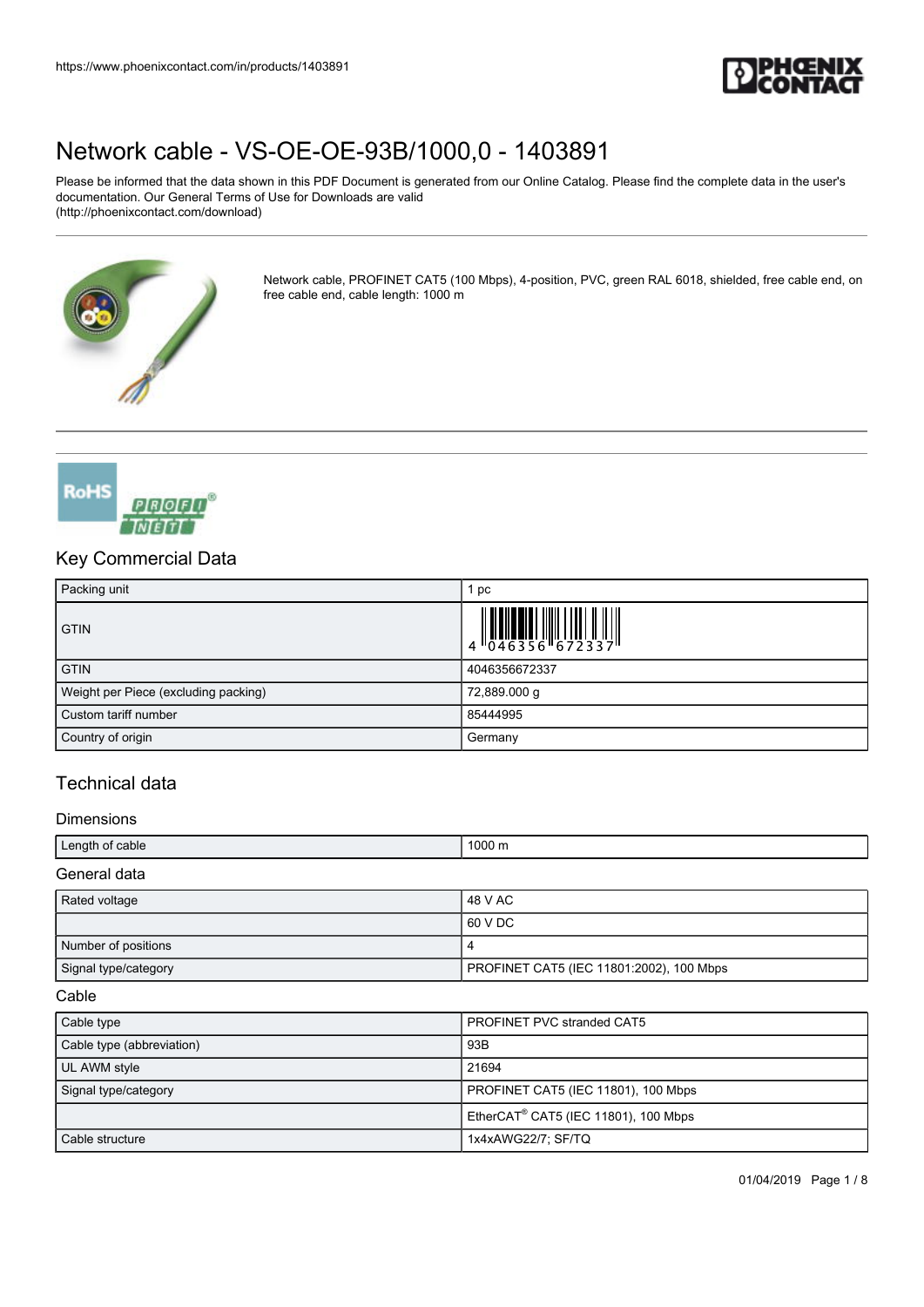

# Technical data

### Cable

| Conductor cross section                       | 4x 0.34 mm <sup>2</sup>                            |  |  |
|-----------------------------------------------|----------------------------------------------------|--|--|
| AWG signal line                               | 22                                                 |  |  |
| Conductor structure signal line               | 7x 0.25 mm                                         |  |  |
| Core diameter including insulation            | 1.55 mm                                            |  |  |
| Wire colors                                   | White, yellow, blue, orange                        |  |  |
| Overall twist                                 | Star quad                                          |  |  |
| Shielding                                     | Aluminum-coated foil, tinned copper braided shield |  |  |
| Optical shield covering                       | 85 %                                               |  |  |
| External sheath, color                        | green RAL 6018                                     |  |  |
| Outer sheath thickness                        | approx. 0.9 mm                                     |  |  |
| External cable diameter D                     | 6.5 mm ±0.2 mm                                     |  |  |
| Minimum bending radius, fixed installation    | $3 \times D$                                       |  |  |
| Minimum bending radius, flexible installation | $7 \times D$                                       |  |  |
| Cable weight                                  | 67 kg/km                                           |  |  |
| Outer sheath, material                        | <b>PVC</b>                                         |  |  |
| Material, inner sheath                        | <b>PVC</b>                                         |  |  |
| Material conductor insulation                 | PE                                                 |  |  |
| Conductor material                            | Tin-plated Cu litz wires                           |  |  |
| Insulation resistance                         | $>$ 500 MΩ*km                                      |  |  |
| Loop resistance                               | $\leq$ 120.00 $\Omega$ /km                         |  |  |
| Wave impedance                                | 100 $\Omega$ ±15 $\Omega$ (at 100 MHz)             |  |  |
| Near end crosstalk attenuation (NEXT)         | 80 dB (with 1 MHz)                                 |  |  |
|                                               | 76 dB (at 4 MHz)                                   |  |  |
|                                               | 70 dB (at 10 MHz)                                  |  |  |
|                                               | 65 dB (at 16 MHz)                                  |  |  |
|                                               | 63 dB (at 20 MHz)                                  |  |  |
|                                               | 60 dB (at 31.25 MHz)                               |  |  |
|                                               | 55 dB (at 62.5 MHz)                                |  |  |
|                                               | 50 dB (at 100 MHz)                                 |  |  |
| Attenuation                                   | 2.1 dB (with 1 MHz)                                |  |  |
|                                               | 4 dB (at 4 MHz)                                    |  |  |
|                                               | 6.3 dB (at 10 MHz)                                 |  |  |
|                                               | 8 dB (at 16 MHz)                                   |  |  |
|                                               | 9 dB (at 20 MHz)                                   |  |  |
|                                               | 11.4 dB (at 31.25 MHz)                             |  |  |
|                                               | 16.5 dB (at 62.5 MHz)                              |  |  |
|                                               | 21.3 dB (at 100 MHz)                               |  |  |
| Signal speed                                  | 0.66c                                              |  |  |
| Signal runtime                                | $5.3$ ns/m                                         |  |  |
| Coupling resistance                           | $\leq$ 20.00 m $\Omega$ /m (at 10 MHz)             |  |  |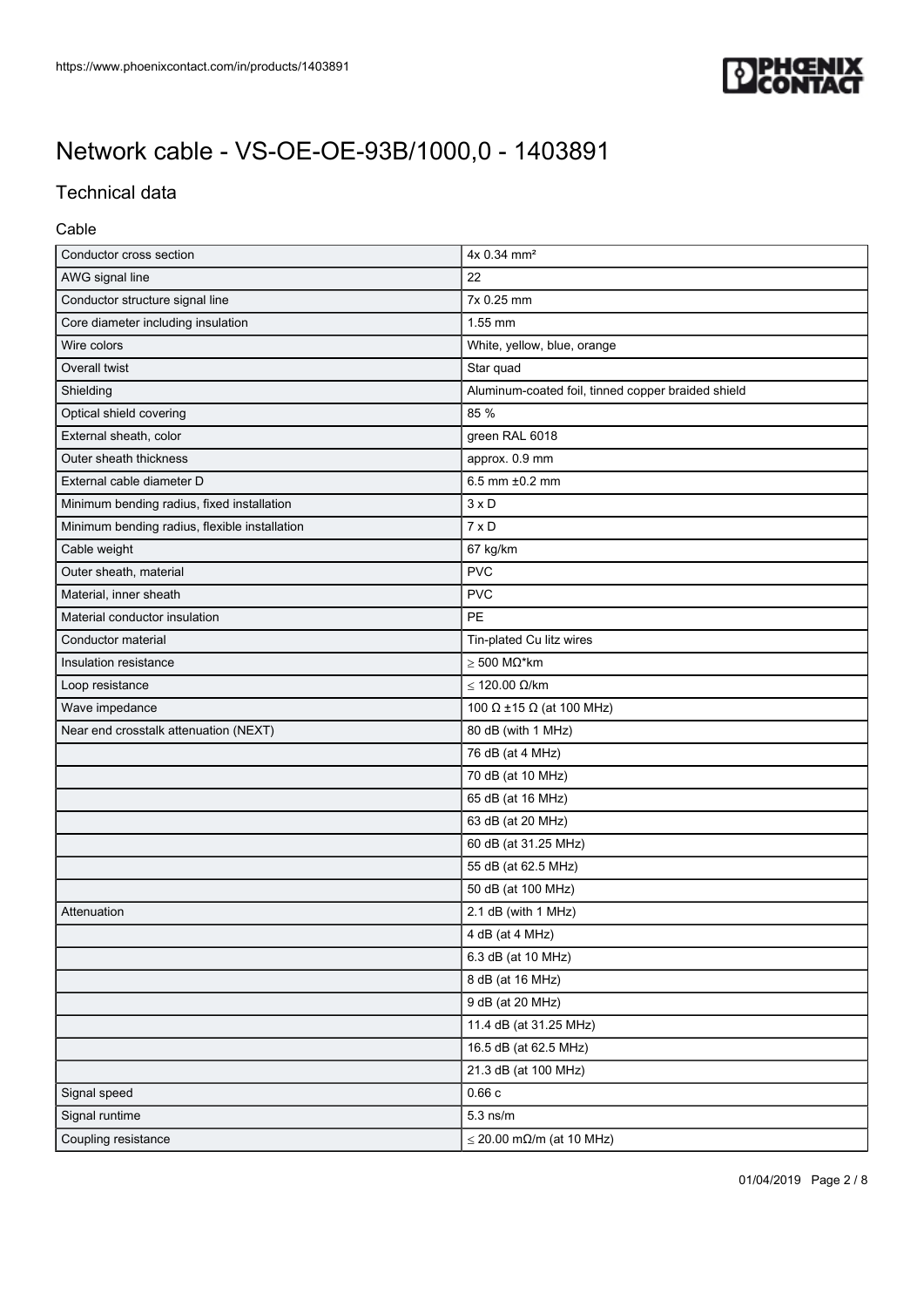

# Technical data

### Cable

| Nominal voltage, cable                  | 600 V                                           |  |
|-----------------------------------------|-------------------------------------------------|--|
| Test voltage Core/Core                  | 2000 V (50 Hz, 1 min.)                          |  |
| Test voltage Core/Shield                | 2000 V (50 Hz, 1 min.)                          |  |
| Flame resistance                        | According to UL 1685 (CSA FT 4)                 |  |
| Resistance to oil                       | Resistant to oil to a limited extent            |  |
| Other resistance                        | UV resistant According to UL 1581, Section 1200 |  |
| Ambient temperature (operation)         | -40 °C  70 °C (cable, fixed installation)       |  |
|                                         | -40 °C  70 °C (cable, flexible installation)    |  |
| Ambient temperature (installation)      | -20 °C  60 °C                                   |  |
| Ambient temperature (storage/transport) | $-50 °C$ 70 °C                                  |  |
| <b>Environmental Product Compliance</b> |                                                 |  |

| China RoHS | I Environmentally friendly use period: unlimited = EFUP-e |  |
|------------|-----------------------------------------------------------|--|
|            | No hazardous substances above threshold values            |  |

# Drawings

#### Cable cross section



### PROFINET PVC stranded CAT5 [93B]

## **Classifications**

## eCl@ss

| eCl@ss 4.0 | 27060307 |
|------------|----------|
| eCl@ss 4.1 | 27060307 |
| eCl@ss 5.0 | 27060307 |
| eCl@ss 5.1 | 19030300 |
| eCl@ss 6.0 | 27279200 |
| eCl@ss 7.0 | 27279218 |
| eCl@ss 8.0 | 27279218 |
| eCl@ss 9.0 | 27061801 |

ETIM

| ETIM 3.0   | EC000830    |
|------------|-------------|
| $T$ TIM 4. | ി0083പ<br>. |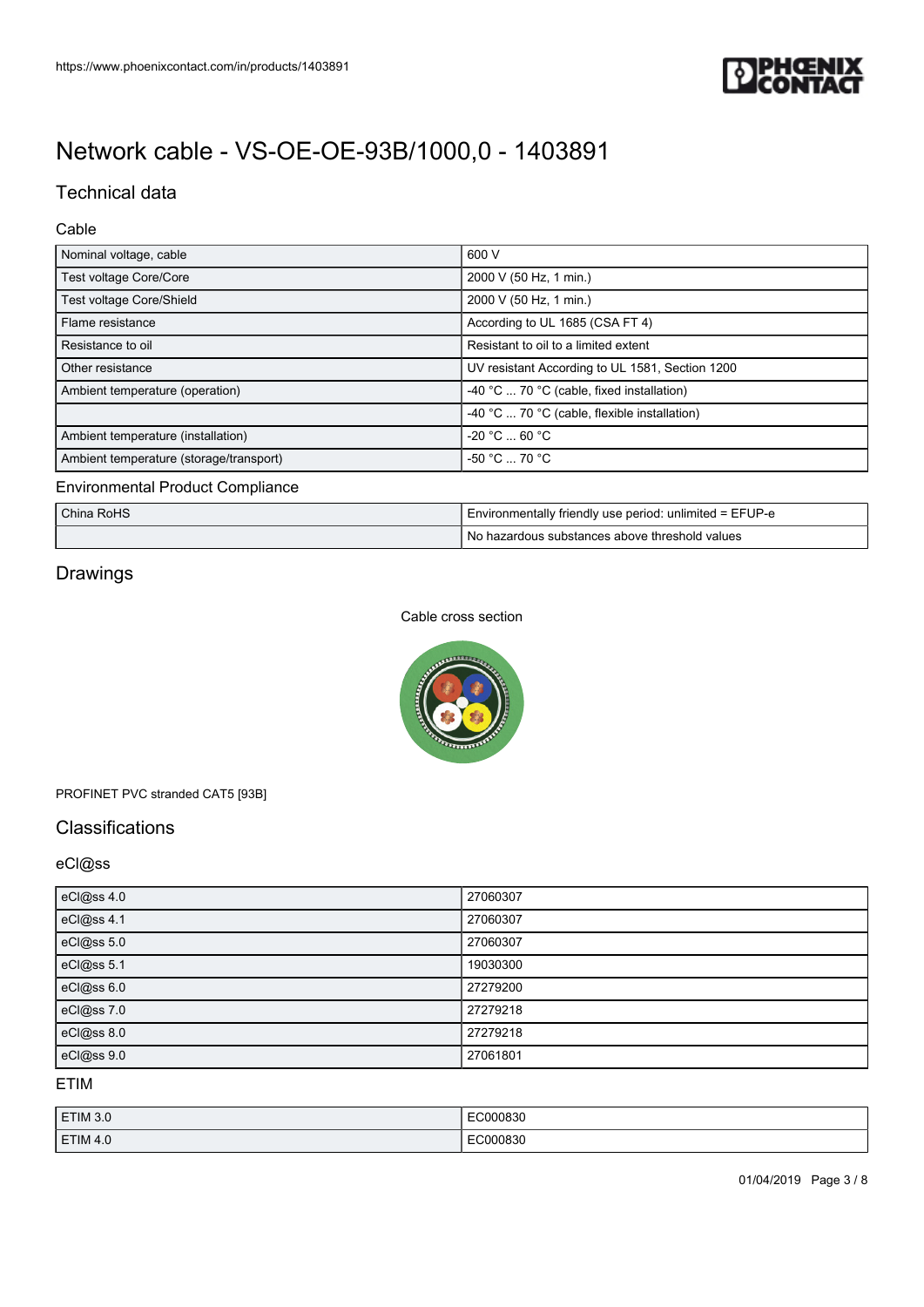

## **Classifications**

### ETIM

| ETIM <sub>50</sub> | EC000830<br>.                                        |
|--------------------|------------------------------------------------------|
| <b>ETIM 6.0</b>    | $F^{\alpha\alpha\alpha\alpha\alpha\alpha}$<br>`0083ı |

#### UNSPSC

| UNSPSC 6.01          | 31261501 |
|----------------------|----------|
| <b>UNSPSC 7.0901</b> | 31261501 |
| UNSPSC 11            | 31261501 |
| <b>UNSPSC 12.01</b>  | 31261501 |
| UNSPSC 13.2          | 26121604 |

## Approvals

#### Approvals

| Approvals |  |  |
|-----------|--|--|
| EAC       |  |  |
|           |  |  |

#### Ex Approvals

#### Approval details

EAC<sub>EAC</sub>ERE

### Accessories

#### Accessories

Cable connector

[Conductor connectors - SACC-CC-4QO SH PN - 1414416](https://www.phoenixcontact.com/in/products/1414416)



Cable connector, PROFINET CAT5 (100 Mbps), 4-pos., halogen-free, shielded, insulation displacement connection, housing material: zinc die-cast, nickel-plated, outer cable diameter of 5 mm ... 9.7 mm

Circular connector (cable-side)

 RU C-DE.AI30.B.00767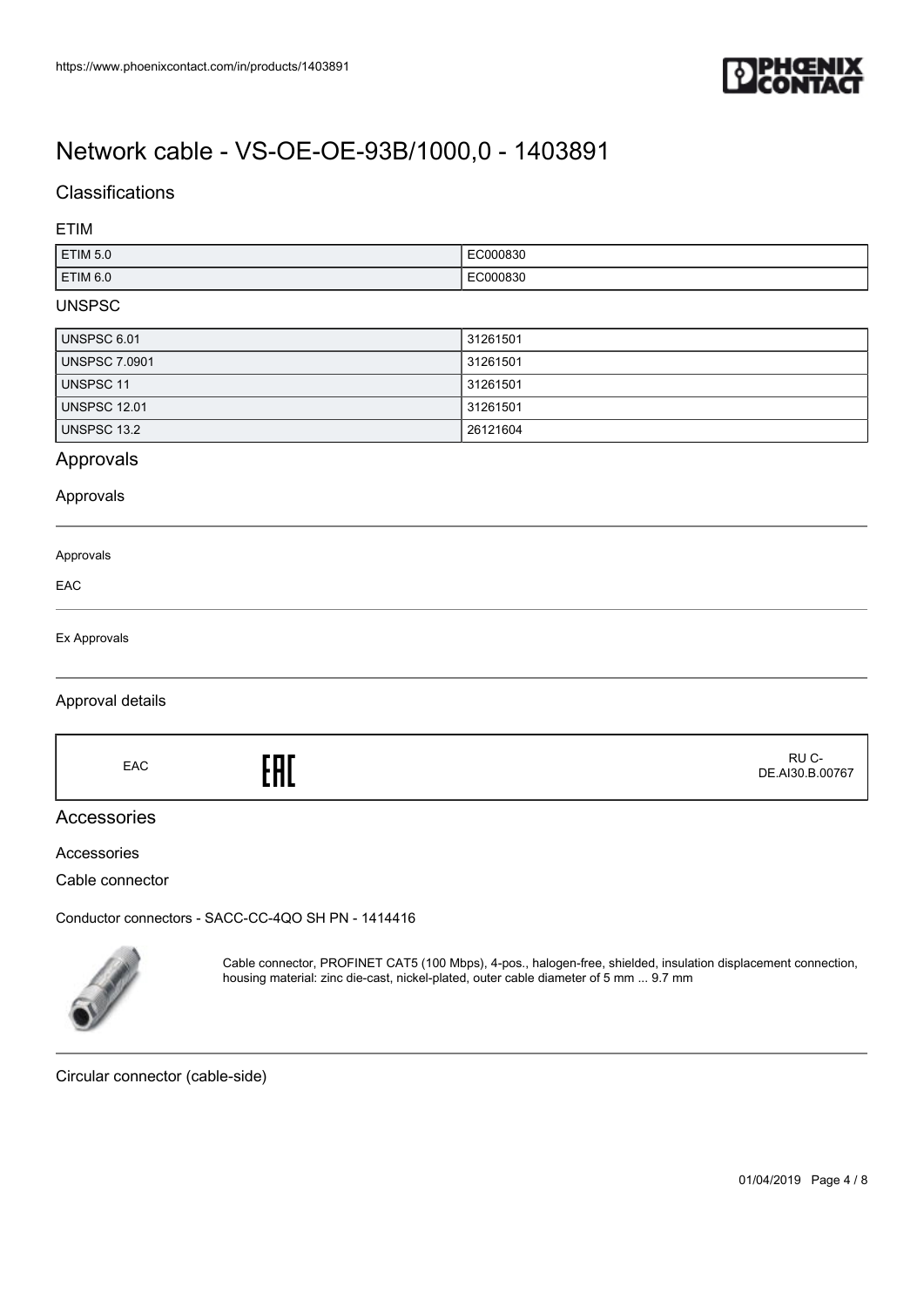

### Accessories

[Connector - SACC-MSD-4QO SH PN SCO - 1411068](https://www.phoenixcontact.com/in/products/1411068)



Connector, PROFINET CAT5 (100 Mbps), 4-position, halogen-free, shielded, Plug straight M12 SPEEDCON, Dcoded, Insulation displacement connection, knurl material: Zinc die-cast, nickel-plated, external cable diameter 5 mm ... 9.7 mm

#### [Bus system connector - SACC-M12MRD-4Q SH PN - 1554539](https://www.phoenixcontact.com/in/products/1554539)



Bus system connector, PROFINET CAT5 (100 Mbps), 4-position, shielded, Plug angled M12, D-coded, Insulation displacement connection, knurl material: Nickel-plated brass, external cable diameter 4 mm ... 8 mm

#### [Connector - SACC-FSD-4QO SH PN SCO - 1411071](https://www.phoenixcontact.com/in/products/1411071)



Connector, PROFINET CAT5 (100 Mbps), 4-position, halogen-free, shielded, Socket straight M12 SPEEDCON, Dcoded, Insulation displacement connection, knurl material: Zinc die-cast, nickel-plated, external cable diameter 5 mm ... 9.7 mm

[Bus system connector - SACC-M12FRD-4Q SH PN - 1554542](https://www.phoenixcontact.com/in/products/1554542)



Bus system connector, PROFINET CAT5 (100 Mbps), 4-position, shielded, Socket angled M12, D-coded, Insulation displacement connection, knurl material: Nickel-plated brass, external cable diameter 4 mm ... 8 mm

[Connector - SACC-M12MSD-4PL SH PN - 1424682](https://www.phoenixcontact.com/in/products/1424682)



Connector, PROFINET CAT5 (100 Mbps), 4-position, shielded, Plug straight M12, D-coded, Push-in connection, knurl material: Zinc die-cast, nickel-plated, external cable diameter 4 mm ... 8 mm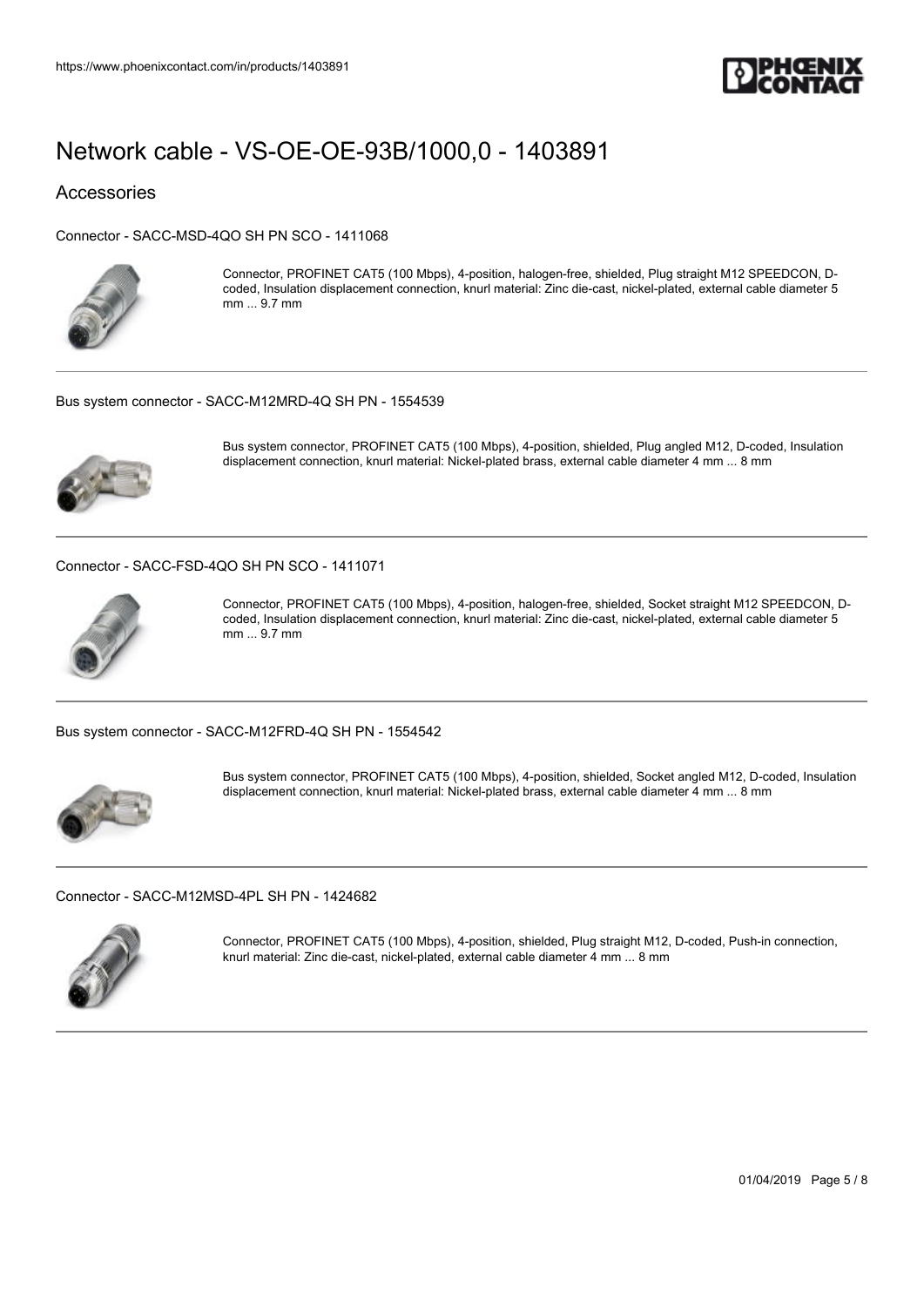

Accessories

[Connector - SACC-M12MRD-4PL SH PN - 1424684](https://www.phoenixcontact.com/in/products/1424684)



Connector, PROFINET CAT5 (100 Mbps), 4-position, shielded, Plug angled M12, D-coded, Push-in connection, knurl material: Zinc die-cast, nickel-plated, external cable diameter 4 mm ... 8 mm

#### [Connector - SACC-M12FSD-4PL SH PN - 1424683](https://www.phoenixcontact.com/in/products/1424683)



Connector, PROFINET CAT5 (100 Mbps), 4-position, shielded, Socket straight M12, D-coded, Push-in connection, knurl material: Zinc die-cast, nickel-plated, external cable diameter 4 mm ... 8 mm

[Connector - SACC-M12FRD-4PL SH PN - 1424685](https://www.phoenixcontact.com/in/products/1424685)



Connector, PROFINET CAT5 (100 Mbps), 4-position, shielded, Socket angled M12, D-coded, Push-in connection, knurl material: Zinc die-cast, nickel-plated, external cable diameter 4 mm ... 8 mm

#### [Connector - SACC-M12MSD-4CT-CM SH PN - 1422846](https://www.phoenixcontact.com/in/products/1422846)



Connector, PROFINET CAT5 (100 Mbps), 4-position, shielded, Plug straight M12, D-coded, Crimp connection, knurl material: Zinc die-cast, nickel-plated, external cable diameter 4.5 mm ... 7.5 mm, without crimp contacts

[Connector - SACC-M12MRD-4CT-CM SH PN - 1422847](https://www.phoenixcontact.com/in/products/1422847)



Connector, PROFINET CAT5 (100 Mbps), 4-position, shielded, Plug angled M12, D-coded, Crimp connection, knurl material: Zinc die-cast, nickel-plated, external cable diameter 4.5 mm ... 7.5 mm, without crimp contacts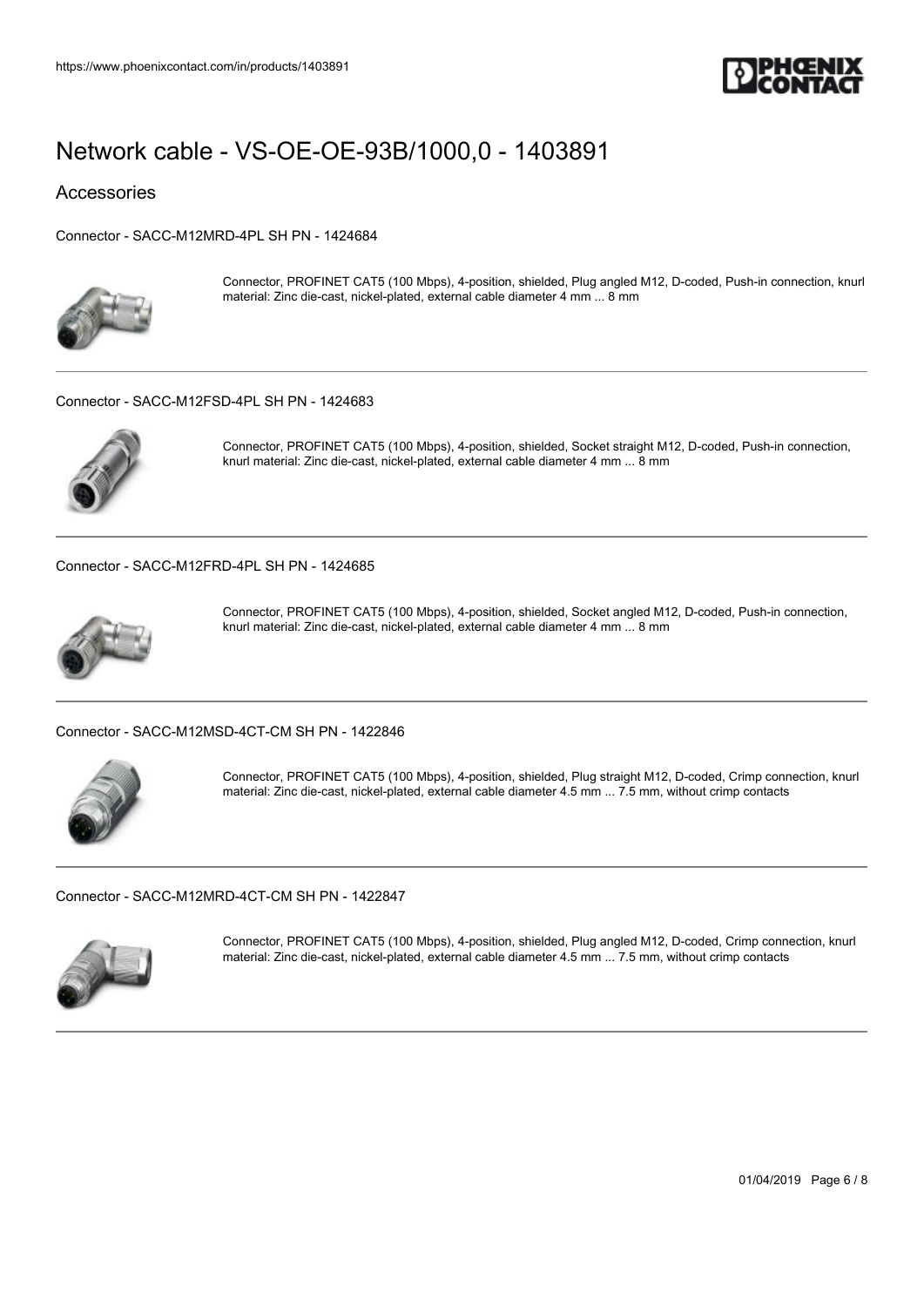

### Accessories

[Connector - SACC-M12FSD-4CT-CM SH PN - 1422848](https://www.phoenixcontact.com/in/products/1422848)



Connector, PROFINET CAT5 (100 Mbps), 4-position, shielded, Socket straight M12, D-coded, Crimp connection, knurl material: Zinc die-cast, nickel-plated, external cable diameter 4.5 mm ... 7.5 mm, without crimp contacts

#### [Connector - SACC-M12FRD-4CT-CM SH PN - 1422849](https://www.phoenixcontact.com/in/products/1422849)



Connector, PROFINET CAT5 (100 Mbps), 4-position, shielded, Socket angled M12, D-coded, Crimp connection, knurl material: Zinc die-cast, nickel-plated, external cable diameter 4.5 mm ... 7.5 mm, without crimp contacts

Data plug

[RJ45 connector - VS-PN-RJ45-5-Q/IP20 - 1658435](https://www.phoenixcontact.com/in/products/1658435)



RJ45 connector, degree of protection: IP20, number of positions: 4, 100 Mbps, CAT5 (IEC 11801:2002), material: PA, connection method: IDC fast connection, connection cross section: AWG 22- 22, cable outlet: straight, color: traffic grey A RAL 7042

[RJ45 connector - CUC-IND-C1ZNI-S/R4IP8 - 1421126](https://www.phoenixcontact.com/in/products/1421126)



RJ45 connector, degree of protection: IP20, number of positions: 8, 1 Gbps, CAT5 (IEC 11801:2002), material: Zinc die-cast, connection method: IDC fast connection, connection cross section: AWG 23- 22, cable outlet: straight

[RJ45 connector - CUC-IND-C1ZNI-T/R4IP8 - 1421128](https://www.phoenixcontact.com/in/products/1421128)



RJ45 connector, degree of protection: IP20, number of positions: 8, 1 Gbps, CAT5 (IEC 11801:2002), material: Zinc die-cast, connection method: IDC fast connection, connection cross section: AWG 23- 22, cable outlet: angled